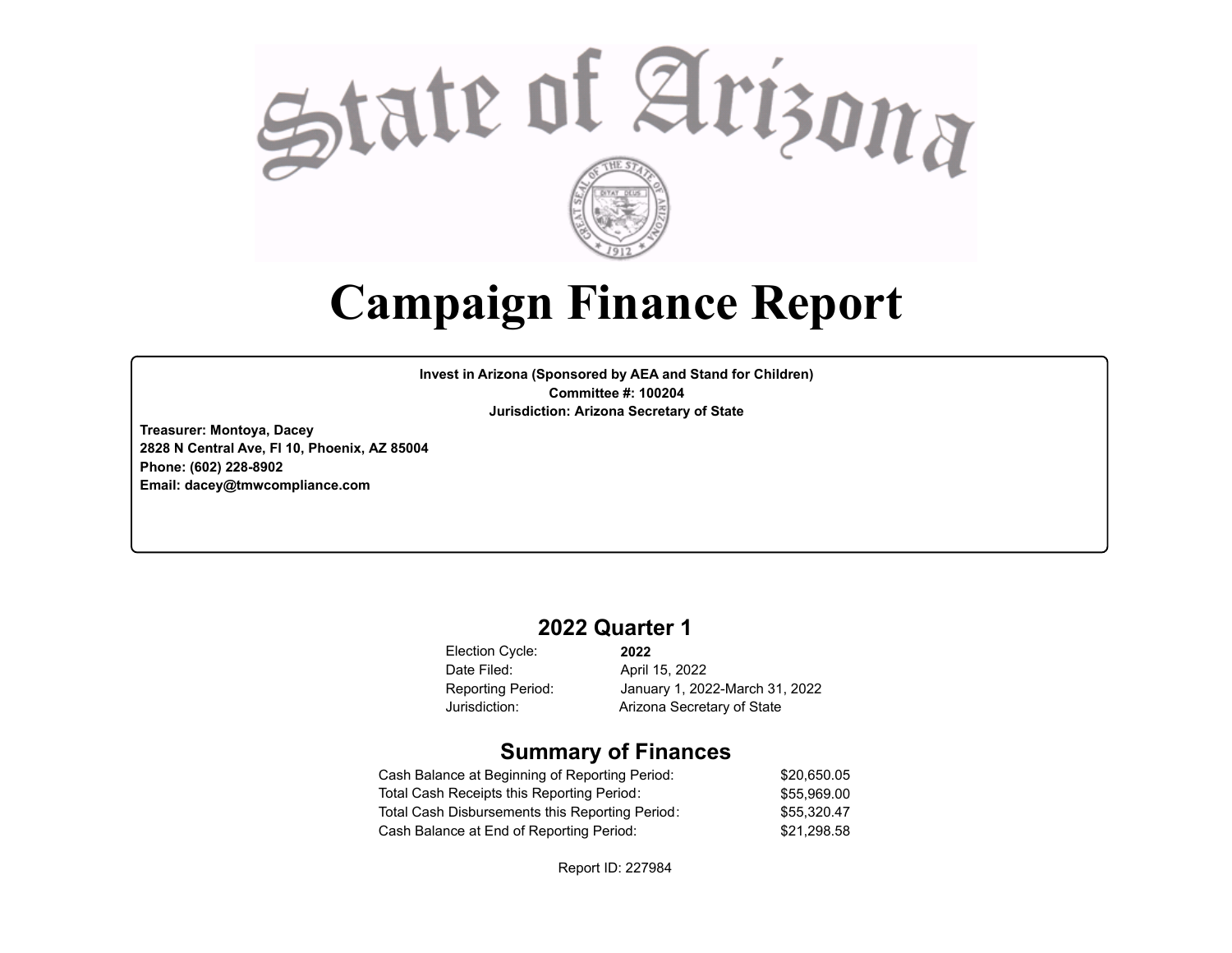# **Summary of Activity** Filed on 04/15/2022

| Income                                           | <b>Schedule</b> |             | <b>This Period</b> |             |                |
|--------------------------------------------------|-----------------|-------------|--------------------|-------------|----------------|
|                                                  |                 | l Cash      | Total<br>Other     |             |                |
| Personal and Family Contributions                | C <sub>1</sub>  | \$0.00      | \$0.00             | \$0.00      | \$0.00         |
| Individual Contributions                         | C <sub>2</sub>  | \$549.00    | \$0.00             | \$549.00    | \$21,377.00    |
| <b>Contributions from Political Committees</b>   | C3a,b,c         | \$0.00]     | \$0.00             | \$0.00      | \$366.58       |
| <b>Business Contributions</b>                    | C4a,b,c         | \$55,420,00 | \$0.00             | \$55,420.00 | \$5,117,786.26 |
| <b>Small Contributions</b>                       | C <sub>5</sub>  | \$0.00      | \$0.00             | \$0.00      | \$0.00         |
| <b>CCEC Funding and Matching</b>                 | C <sub>6</sub>  | \$0.00]     | \$0.00             | \$0.00      | \$0.00         |
| <b>Qualifying Contributions</b>                  | C7              | \$0.00]     | \$0.00             | \$0.00      | \$0.00]        |
| Loans Made to this Committee                     |                 | \$0.00]     | \$0.00             | \$0.00      | \$0.00         |
| Other Receipts, including Interest and Dividends | R <sub>1</sub>  | \$0.00      | \$0.00             | \$0.00      | \$0.00         |
| <b>Transfers from Other Committees</b>           | T <sub>1</sub>  | \$0.00]     | \$0.00             | \$0.00      | \$0.00]        |
| Cash Surplus from Previous Committee             | S <sub>1</sub>  | \$0.00      | \$0.00             | \$0.00      | \$0.00         |
| <b>Total Income</b>                              |                 | \$55,969.00 | \$0.00             | \$55,969.00 | \$5,139,529.84 |

| <b>Expenditures</b>                            | <b>Schedule</b> |             | <b>This Period</b> |             |                      |
|------------------------------------------------|-----------------|-------------|--------------------|-------------|----------------------|
|                                                |                 | Cash        | Other              | Total       | <b>Total to Date</b> |
| <b>Operating Expenses</b>                      | Ε1              | \$55,320.47 | \$0.00             | \$55,320.47 | \$5,047,020.53       |
| Independent & Ballot Measure Expenditures      | E2a,b,c         | \$0.00      | \$0.00             | \$0.00      | (\$48,591.11)        |
| <b>Contributions to Committees/Businesses</b>  | E3a -E3f        | \$0.00      | \$0.00             | \$0.00      | \$0.00               |
| Small Expenses                                 | E <sub>4</sub>  | \$0.00]     | \$0.00             | \$0.00      | \$0.00               |
| <b>Transfers to Other Committees</b>           | T <sub>1</sub>  | \$0.00      | \$0.00             | \$0.00      | \$0.00               |
| Loans Made by This Committee                   | -2              | \$0.00]     | \$0.00             | \$0.00      | \$0.00               |
| Disposal of Surplus Cash                       | S <sub>1</sub>  | \$0.00      | \$0.00             | \$0.00      | \$0.00               |
| <b>Total Expenditures</b>                      |                 | \$55,320.47 | \$0.00             | \$55,320.47 | \$4,998,429.42       |
| <b>Bill Payments for Previous Expenditures</b> | D <sub>1</sub>  | \$0.00      |                    | \$0.00      | \$0.00               |
| <b>Total Cash Disbursed</b>                    |                 | \$55,320.47 |                    |             |                      |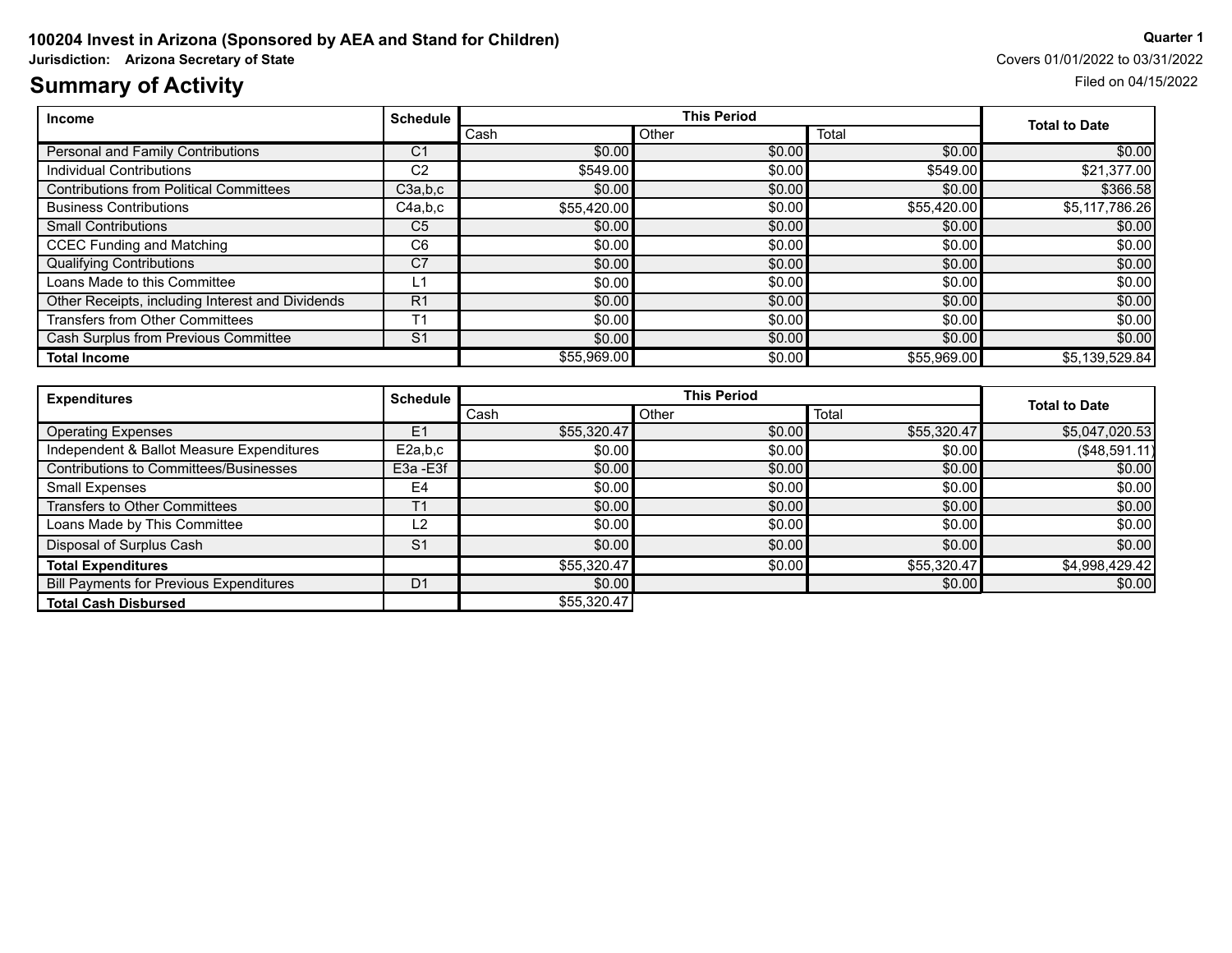Covers 01/01/2022 to 03/31/2022

**Quarter 1**

\$55.00

|                    | <b>Schedule C2 - Individual contributions</b> | <b>Date</b> | <b>Amount</b> | <b>Cycle To Date</b> |
|--------------------|-----------------------------------------------|-------------|---------------|----------------------|
| Name:              | Gleason, Joyce                                | 01/01/2022  | \$10.00       | \$55.00              |
| <b>Address:</b>    | 17504 W Maui Ln, Surprise, AZ 85388           |             | Cash          |                      |
| <b>Occupation:</b> | Retired, Not Employed                         |             |               |                      |
| Name:              | Higuera, David                                | 01/04/2022  | \$25.00       | \$300.00             |
| <b>Address:</b>    | 776 S Meyer Ave, Tucson, AZ 85701             |             | Cash          |                      |
| <b>Occupation:</b> | Government Affairs, Pima County AZ            |             |               |                      |
| Name:              | Braley, Bruce                                 | 01/14/2022  | \$5.00        | \$35.00              |
| <b>Address:</b>    | 327 E McKinley St, Tempe, AZ 85281            |             | Cash          |                      |
| <b>Occupation:</b> | Retired, Not Employed                         |             |               |                      |
| Name:              | Hendrickson, Sharon                           | 01/14/2022  | \$25.00       | \$325.00             |
| <b>Address:</b>    | 10450 W Encanto Blvd, Avondale, AZ 85392      |             | Cash          |                      |
| <b>Occupation:</b> | Owner/Officer, Hendrickson Construction, Inc. |             |               |                      |
| Name:              | Simpson, Jeff                                 | 01/16/2022  | \$10.00       | \$40.00              |
| <b>Address:</b>    | 1320 W Fresno St, Tucson, AZ 85745            |             | Cash          |                      |
| <b>Occupation:</b> | Teacher, Tucson Unified School District #1    |             |               |                      |
| Name:              | Lander, Shaelyn                               | 01/20/2022  | \$3.00        | \$12.00              |
| <b>Address:</b>    | 11343 W Smooth Pumice St, Marana, AZ 85658    |             | Cash          |                      |
| <b>Occupation:</b> | Teacher, MUSD                                 |             |               |                      |
| Name:              | Conway, Robert                                | 01/21/2022  | \$10.00       | \$80.00              |
| <b>Address:</b>    | 909 W Harvard Dr, Tempe, AZ 85283             |             | Cash          |                      |
| <b>Occupation:</b> | Educator, Xavier College Prep                 |             |               |                      |
| Name:              | Metzger, Kipp                                 | 01/21/2022  | \$25.00       | \$200.00             |
| <b>Address:</b>    | 5833 E South Wilshire Dr, Tucson, AZ 85711    |             | Cash          |                      |
| <b>Occupation:</b> | Veterinarian, VCA Animal Health Hospital      |             |               |                      |
| Name:              | Morris, Susan K.                              | 01/21/2022  | \$25.00       | \$800.00             |
| <b>Address:</b>    | 123 W Morten Ave, Phoenix, AZ 85021           |             | Cash          |                      |
| <b>Occupation:</b> | Tutor, Self Employed                          |             |               |                      |
| Name:              | Gonzales, Monica                              | 01/24/2022  | \$25.00       | \$125.00             |
| <b>Address:</b>    | 3327 E Garfield St, Phoenix, AZ 85008         |             | Cash          |                      |
| <b>Occupation:</b> | Occupational Therapy Assistant, PESD 1        |             |               |                      |
| Name:              | Lambert, Ray                                  | 01/30/2022  | \$20.00       | \$20.00              |

**Occupation:** Retired, Not Employed

**Occupation:** Retired, Not Employed

Gleason, Joyce

1507 W Straford Ave, Gilbert, AZ 85233 **Address:** Cash

17504 W Maui Ln, Surprise, AZ 85388 **Address:** Cash **Name:** 02/01/2022 \$10.00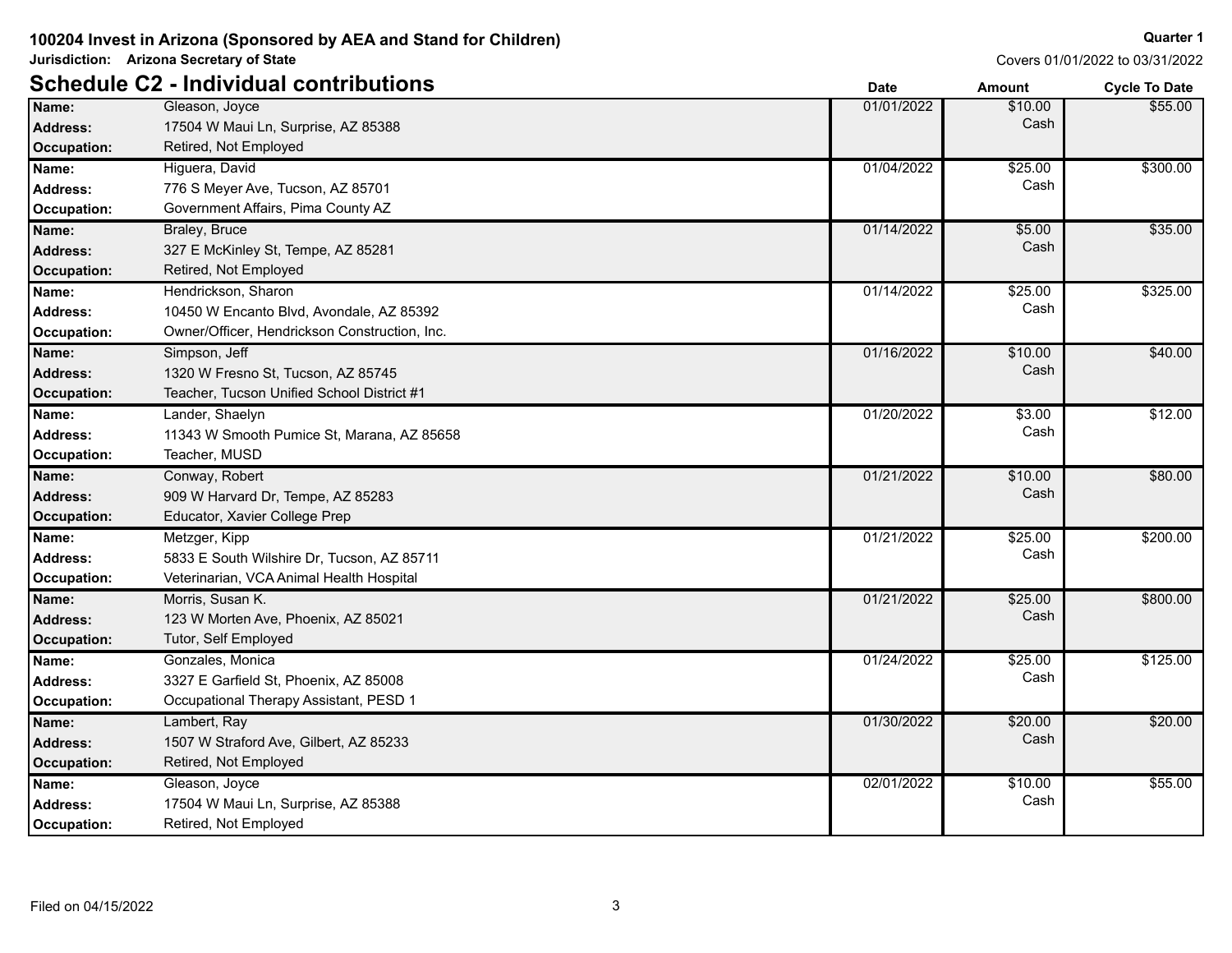Covers 01/01/2022 to 03/31/2022

|                    | <b>Schedule C2 - Individual contributions</b> | <b>Date</b> | <b>Amount</b> | <b>Cycle To Date</b> |
|--------------------|-----------------------------------------------|-------------|---------------|----------------------|
| Name:              | Higuera, David                                | 02/04/2022  | \$25.00       | \$300.00             |
| <b>Address:</b>    | 776 S Meyer Ave, Tucson, AZ 85701             |             | Cash          |                      |
| <b>Occupation:</b> | Government Affairs, Pima County AZ            |             |               |                      |
| Name:              | Braley, Bruce                                 | 02/14/2022  | \$5.00        | \$35.00              |
| <b>Address:</b>    | 327 E McKinley St, Tempe, AZ 85281            |             | Cash          |                      |
| Occupation:        | Retired, Not Employed                         |             |               |                      |
| Name:              | Hendrickson, Sharon                           | 02/16/2022  | \$25.00       | \$325.00             |
| Address:           | 10450 W Encanto Blvd, Avondale, AZ 85392      |             | Cash          |                      |
| Occupation:        | Owner/Officer, Hendrickson Construction, Inc. |             |               |                      |
| Name:              | Simpson, Jeff                                 | 02/16/2022  | \$10.00       | \$40.00              |
| <b>Address:</b>    | 1320 W Fresno St, Tucson, AZ 85745            |             | Cash          |                      |
| Occupation:        | Teacher, Tucson Unified School District #1    |             |               |                      |
| Name:              | Lander, Shaelyn                               | 02/20/2022  | \$3.00        | \$12.00              |
| Address:           | 11343 W Smooth Pumice St, Marana, AZ 85658    |             | Cash          |                      |
| Occupation:        | Teacher, MUSD                                 |             |               |                      |
| Name:              | Conway, Robert                                | 02/21/2022  | \$10.00       | \$80.00              |
| Address:           | 909 W Harvard Dr, Tempe, AZ 85283             |             | Cash          |                      |
| Occupation:        | Educator, Xavier College Prep                 |             |               |                      |
| Name:              | Metzger, Kipp                                 | 02/21/2022  | \$25.00       | \$200.00             |
| Address:           | 5833 E South Wilshire Dr, Tucson, AZ 85711    |             | Cash          |                      |
| Occupation:        | Veterinarian, VCA Animal Health Hospital      |             |               |                      |
| Name:              | Morris, Susan K.                              | 02/21/2022  | \$25.00       | \$800.00             |
| Address:           | 123 W Morten Ave, Phoenix, AZ 85021           |             | Cash          |                      |
| Occupation:        | Tutor, Self Employed                          |             |               |                      |
| Name:              | Gonzales, Monica                              | 02/24/2022  | \$25.00       | \$125.00             |
| Address:           | 3327 E Garfield St, Phoenix, AZ 85008         |             | Cash          |                      |
| <b>Occupation:</b> | Occupational Therapy Assistant, PESD 1        |             |               |                      |
| Name:              | Gleason, Joyce                                | 03/01/2022  | \$10.00       | \$55.00              |
| <b>Address:</b>    | 17504 W Maui Ln, Surprise, AZ 85388           |             | Cash          |                      |
| Occupation:        | Retired, Not Employed                         |             |               |                      |
| Name:              | Higuera, David                                | 03/04/2022  | \$25.00       | \$300.00             |
| Address:           | 776 S Meyer Ave, Tucson, AZ 85701             |             | Cash          |                      |
| <b>Occupation:</b> | Government Affairs, Pima County AZ            |             |               |                      |
| Name:              | Turberville, Mackenzie                        | 03/11/2022  | \$40.00       | \$40.00              |
| <b>Address:</b>    | 3423 W Via del Deserto, Phoenix, AZ 85086     |             | Cash          |                      |
| Occupation:        | Retired, Not Employed                         |             |               |                      |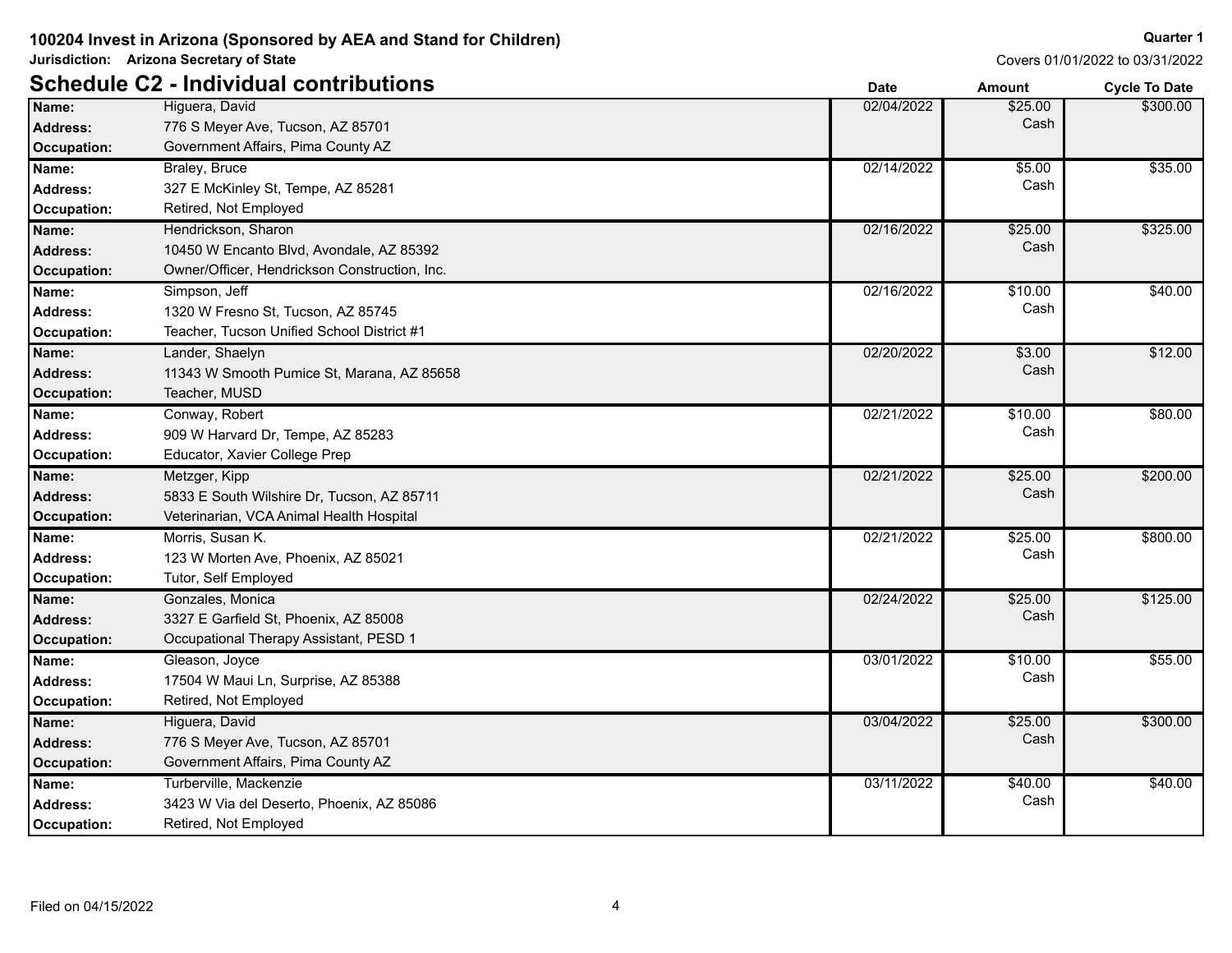Covers 01/01/2022 to 03/31/2022

|                                          | <b>Schedule C2 - Individual contributions</b> | <b>Date</b> | <b>Amount</b> | <b>Cycle To Date</b> |
|------------------------------------------|-----------------------------------------------|-------------|---------------|----------------------|
| Name:                                    | Braley, Bruce                                 | 03/14/2022  | \$5.00        | \$35.00              |
| <b>Address:</b>                          | 327 E McKinley St, Tempe, AZ 85281            |             | Cash          |                      |
| Occupation:                              | Retired, Not Employed                         |             |               |                      |
| Name:                                    | Hendrickson, Sharon                           | 03/14/2022  | \$25.00       | \$325.00             |
| Address:                                 | 10450 W Encanto Blvd, Avondale, AZ 85392      |             | Cash          |                      |
| Occupation:                              | Owner/Officer, Hendrickson Construction, Inc. |             |               |                      |
| Name:                                    | Simpson, Jeff                                 | 03/16/2022  | \$10.00       | \$40.00              |
| Address:                                 | 1320 W Fresno St, Tucson, AZ 85745            |             | Cash          |                      |
| Occupation:                              | Teacher, Tucson Unified School District #1    |             |               |                      |
| Name:                                    | Lander, Shaelyn                               | 03/20/2022  | \$3.00        | \$12.00              |
| <b>Address:</b>                          | 11343 W Smooth Pumice St, Marana, AZ 85658    |             | Cash          |                      |
| Occupation:                              | Teacher, MUSD                                 |             |               |                      |
| Name:                                    | Conway, Robert                                | 03/21/2022  | \$10.00       | \$80.00              |
| Address:                                 | 909 W Harvard Dr, Tempe, AZ 85283             |             | Cash          |                      |
| Occupation:                              | Educator, Xavier College Prep                 |             |               |                      |
| Name:                                    | Metzger, Kipp                                 | 03/21/2022  | \$25.00       | \$200.00             |
| Address:                                 | 5833 E South Wilshire Dr, Tucson, AZ 85711    |             | Cash          |                      |
| Occupation:                              | Veterinarian, VCA Animal Health Hospital      |             |               |                      |
| Name:                                    | Morris, Susan K.                              | 03/21/2022  | \$25.00       | \$800.00             |
| Address:                                 | 123 W Morten Ave, Phoenix, AZ 85021           |             | Cash          |                      |
| Occupation:                              | Tutor, Self Employed                          |             |               |                      |
| Name:                                    | Gonzales, Monica                              | 03/24/2022  | \$25.00       | \$125.00             |
| Address:                                 | 3327 E Garfield St, Phoenix, AZ 85008         |             | Cash          |                      |
| Occupation:                              | Occupational Therapy Assistant, PESD 1        |             |               |                      |
| <b>Total of Individual Contributions</b> |                                               |             | \$549.00      |                      |
| <b>Total of Refunds Given</b>            |                                               |             | \$0.00        |                      |
|                                          | Net Total of Individual Contributions         |             | \$549.00      |                      |
|                                          |                                               |             |               |                      |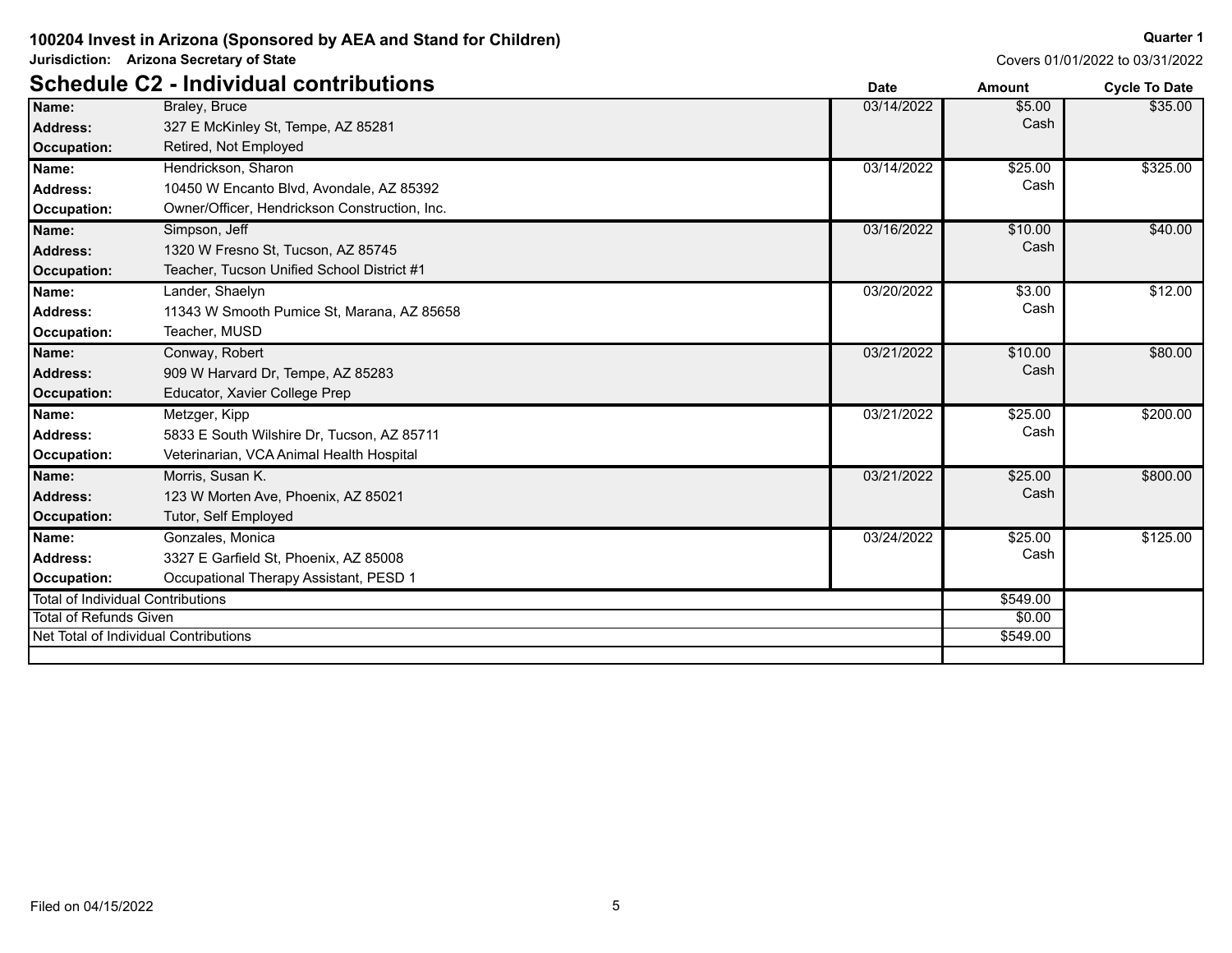Covers 01/01/2022 to 03/31/2022

|                        | <b>Schedule C4b - Contributions from Corporations/LLCs</b> | <b>Date</b> | Amount      | <b>Cycle To Date</b> |
|------------------------|------------------------------------------------------------|-------------|-------------|----------------------|
| Name:                  | Stand for Children, Inc.                                   | 03/23/2022  | \$27,500.00 | \$2,497,988.26       |
| <b>Address:</b>        | 649 N 4th Ave, Ste A, Phoenix, AZ 85003                    |             | Cash        |                      |
| <b>Trans. Type:</b>    | Contributions from Corps and LLCs                          |             |             |                      |
|                        | Total of Contributions from Corps/LLCs                     |             | \$27,500.00 |                      |
| Total of Refunds Given |                                                            |             | \$0.00      |                      |
|                        | Net Total of Contributions from Corps/LLCs                 |             | \$27,500.00 |                      |
|                        |                                                            |             |             |                      |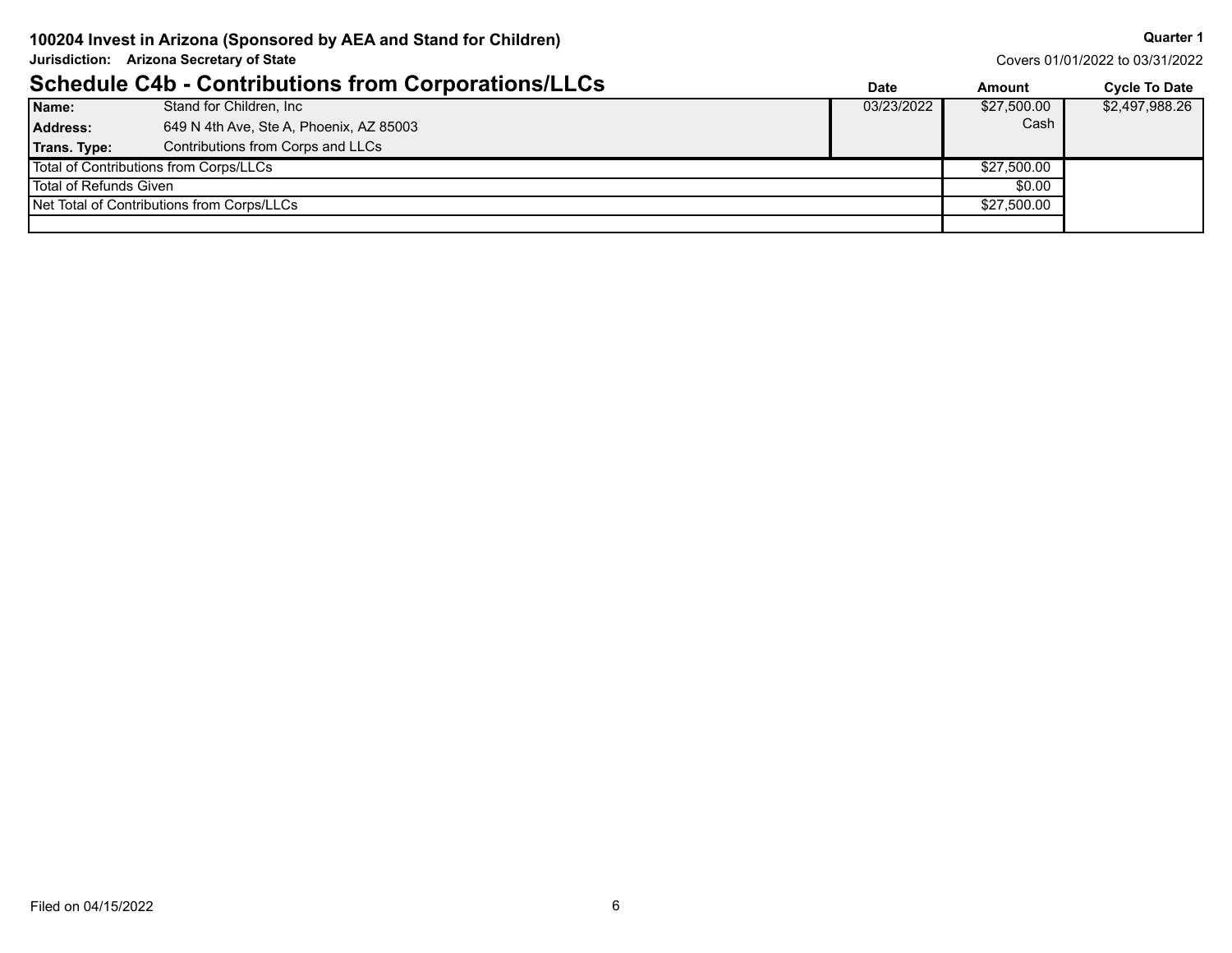Covers 01/01/2022 to 03/31/2022

|                        | <b>Schedule C4c - Contributions from Labor Organizations</b> | Date       | Amount      | <b>Cycle To Date</b> |
|------------------------|--------------------------------------------------------------|------------|-------------|----------------------|
| Name:                  | Arizona Education Association                                | 03/02/2022 | \$27,920.00 | \$114,920.00         |
| <b>Address:</b>        | 4000 N Central Ave, Ste 1600, Phoenix, AZ 85012              |            | Cash        |                      |
| Trans. Type:           | Contributions from Labor Organizations                       |            |             |                      |
|                        | Total of Contributions from Labor Orgs                       |            | \$27,920.00 |                      |
| Total of Refunds Given |                                                              |            | \$0.00      |                      |
|                        | Net Total of Contributions from Labor Orgs                   |            | \$27,920.00 |                      |
|                        |                                                              |            |             |                      |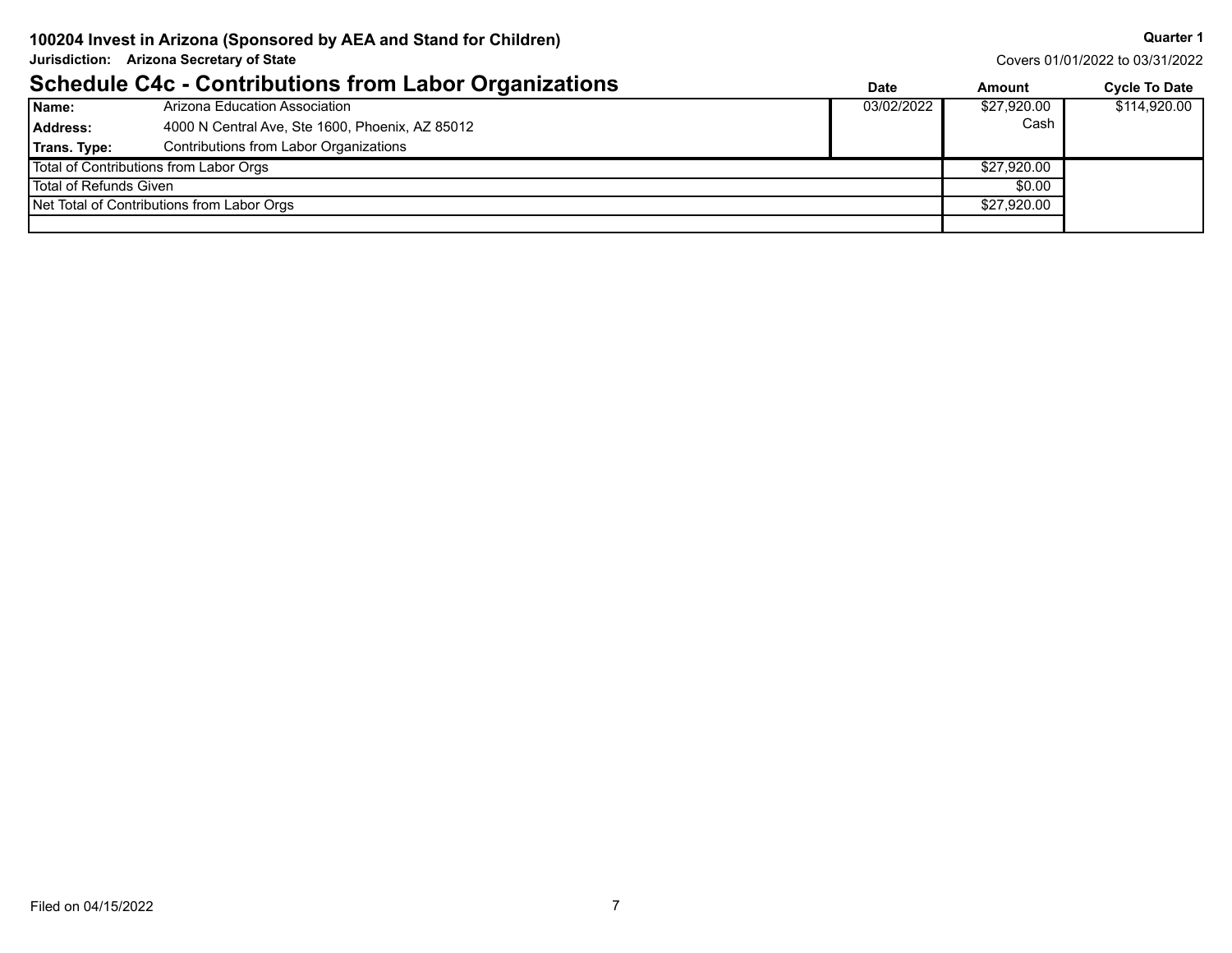| Covers 01/01/2022 to 03/31/2022 |  |
|---------------------------------|--|

|                 | <b>Schedule E1 - Operating expenses</b>             | <b>Date</b> | <b>Amount</b> | <b>Cycle To Date</b> |
|-----------------|-----------------------------------------------------|-------------|---------------|----------------------|
| Name:           | <b>ActBlue Technical Services</b>                   | 01/13/2022  | \$0.40        | \$851.30             |
| <b>Address:</b> | 14 Arrow St, Cambridge, MA 02138                    |             | Cash          |                      |
| Memo:           | <b>Credit Card Processing Fee</b>                   |             |               |                      |
| Name:           | <b>ActBlue Technical Services</b>                   | 01/20/2022  | \$0.99        | \$851.30             |
| <b>Address:</b> | 14 Arrow St, Cambridge, MA 02138                    |             | Cash          |                      |
| Memo:           | <b>Credit Card Processing Fee</b>                   |             |               |                      |
| Name:           | Alliance Bank of Arizona                            | 01/21/2022  | \$80.15       | \$818.13             |
| <b>Address:</b> | 1 E Washington St, Phoenix, AZ 85004                |             | Cash          |                      |
| Memo:           | <b>Bank Fees</b>                                    |             |               |                      |
| Name:           | <b>ActBlue Technical Services</b>                   | 01/25/2022  | \$1.59        | \$851.30             |
| <b>Address:</b> | 14 Arrow St, Cambridge, MA 02138                    |             | Cash          |                      |
| Memo:           | <b>Credit Card Processing Fee</b>                   |             |               |                      |
| Name:           | <b>ActBlue Technical Services</b>                   | 02/03/2022  | \$2.50        | \$851.30             |
| <b>Address:</b> | 14 Arrow St, Cambridge, MA 02138                    |             | Cash          |                      |
| Memo:           | <b>Credit Card Processing Fee</b>                   |             |               |                      |
| Name:           | <b>ActBlue Technical Services</b>                   | 02/09/2022  | \$1.78        | \$851.30             |
| <b>Address:</b> | 14 Arrow St, Cambridge, MA 02138                    |             | Cash          |                      |
| Memo:           | <b>Credit Card Processing Fee</b>                   |             |               |                      |
| Name:           | NGP VAN, Inc.                                       | 02/11/2022  | \$2,036.26    | \$4,072.54           |
| Address:        | 1445 New York Ave NW, Ste 200, Washington, DC 20005 |             | Cash          |                      |
| Memo:           | <b>Database Services</b>                            |             |               |                      |
| Name:           | <b>ActBlue Technical Services</b>                   | 02/16/2022  | \$1.39        | \$851.30             |
| <b>Address:</b> | 14 Arrow St, Cambridge, MA 02138                    |             | Cash          |                      |
| Memo:           | <b>Credit Card Processing Fee</b>                   |             |               |                      |
| Name:           | Alliance Bank of Arizona                            | 02/23/2022  | \$66.75       | \$818.13             |
| <b>Address:</b> | 1 E Washington St, Phoenix, AZ 85004                |             | Cash          |                      |
| Memo:           | <b>Bank Fees</b>                                    |             |               |                      |
| Name:           | <b>ActBlue Technical Services</b>                   | 03/02/2022  | \$1.71        | \$851.30             |
| <b>Address:</b> | 14 Arrow St, Cambridge, MA 02138                    |             | Cash          |                      |
| Memo:           | <b>Credit Card Processing Fee</b>                   |             |               |                      |
| Name:           | <b>ActBlue Technical Services</b>                   | 03/14/2022  | \$3.37        | \$851.30             |
| <b>Address:</b> | 14 Arrow St, Cambridge, MA 02138                    |             | Cash          |                      |
| Memo:           | <b>Credit Card Processing Fee</b>                   |             |               |                      |
| Name:           | <b>ActBlue Technical Services</b>                   | 03/16/2022  | \$1.39        | \$851.30             |
| Address:        | 14 Arrow St, Cambridge, MA 02138                    |             | Cash          |                      |
| Memo:           | <b>Credit Card Processing Fee</b>                   |             |               |                      |
| Name:           | <b>ActBlue Technical Services</b>                   | 03/21/2022  | \$1.58        | \$851.30             |
| <b>Address:</b> | 14 Arrow St, Cambridge, MA 02138                    |             | Cash          |                      |
| Memo:           | <b>Credit Card Processing Fee</b>                   |             |               |                      |